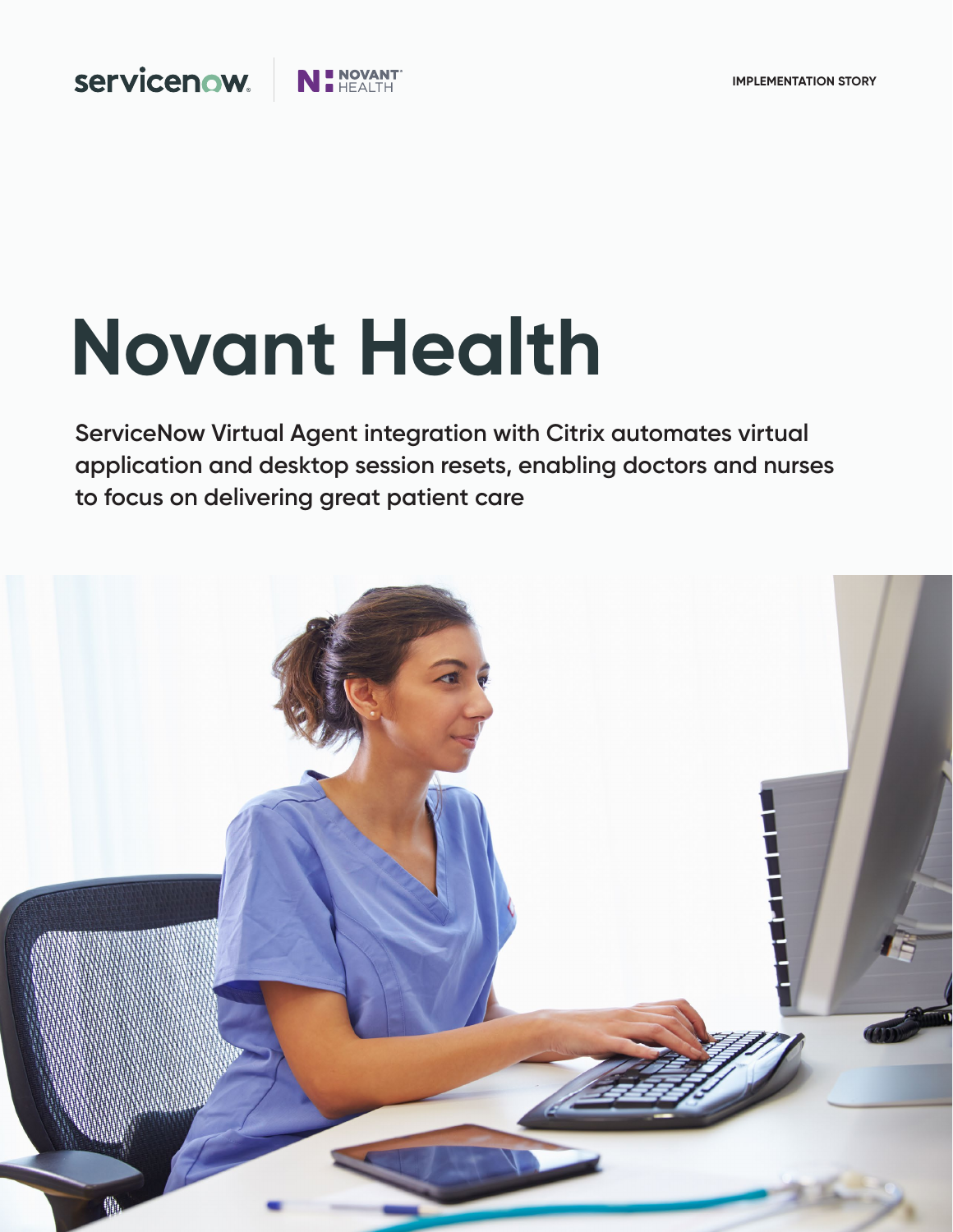

**Novant Health is an integrated healthcare network providing award-winning care across North and South Carolina and Georgia. More than 35,000 employees—including 2,300 physicians—are dedicated to the six million patients and families they look after every year.**

### **Challenge**

Speed up session resets to reconnect colleagues with essential workplace tools and deliver great patient experience

### **Products**

- ServiceNow® IT Service Management
- ServiceNow® Integration Hub
- ServiceNow® Virtual Agent

### **Solution**

ServiceNow [Virtual Agent](https://www.servicenow.com/products/virtual-agent.html) integration with Citrix Virtual Apps and Desktops service

# **Speed and agility are now mission-critical**

Healthcare organizations worldwide have responded to the unique workplace challenges created by COVID-19 by accelerating their transition to digital technologies, streamlined processes, and hybrid working arrangements.

A new focus on innovation, speed, and agility has enabled hospitals and clinics to maintain high-quality patient care under uniquely difficult circumstances.

### **Legacy issues cause delays**

Despite embracing extensive use of automation and AI during its digital journey, Novant Health's IT teams were still dealing with high volumes of incidents involving systems external to ServiceNow, requiring manual interventions by IT support staff. Secure virtual applications and desktop session resets were some of the most common incident types.

The need for resets can be caused by a variety of factors, such as networking issues, forgotten passwords, or an issue with the IT organization's chosen authentication policies, such as SSO or MFA.

**Industry: Healthcare** 



**Location:**  North and South Carolina, Georgia, United States

**People:**  35,000 employees

**1,000s** of hours of lost productive time recovered

**16,000** users able to access solution

**30** seconds to complete self-service reset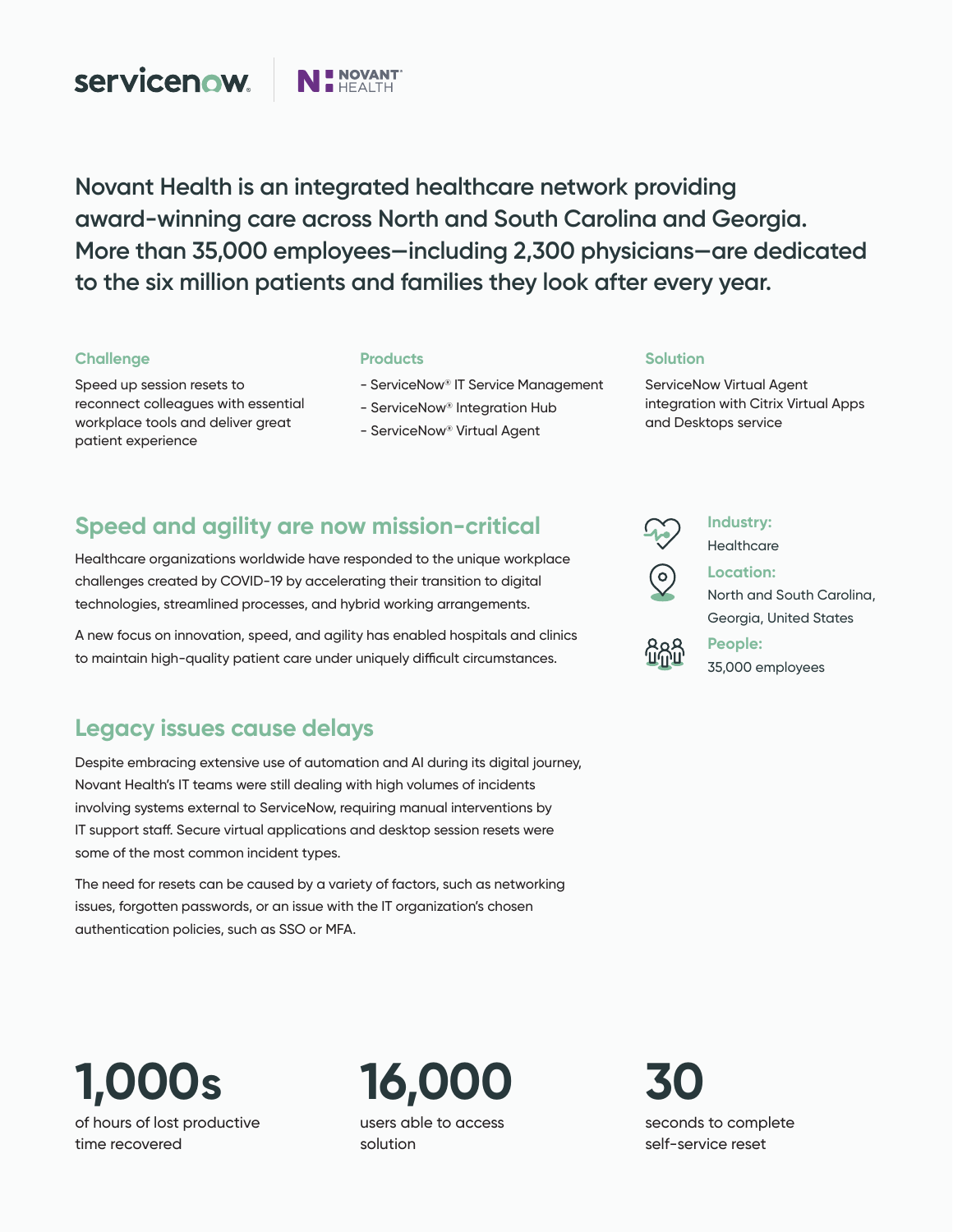# servicenow.



These events could have significant impacts on doctors, nurses, patients, and families, as an inability to access patient records in EPIC, for example, would produce delays in consultations, diagnosis, and treatment planning.

When multiplied across Novant Health's extensive estate, it was calculated that thousands of hours of productive time were being lost waiting for a reset to be done manually, potentially damaging the experiences of thousands of patients.

"If your session hangs, you can't do your work, it's as simple and final as that," explains Director of Service Delivery, Brian Nuernberg. "Your options were to reboot your PC, which didn't always work, or call the service desk, sit on hold and then wait for the session to be manually reset.

"Resolution this way takes anything between five and 15 minutes away from frontline healthcare professionals and IT support staff too—and that's hugely significant and expensive. Because of its importance, we had made numerous attempts to solve the problem, but each was unsatisfactory."

### **Out-of-the-box solution**

The solution came in the form of a collaboration between a Novant Health process architect and the organization's strategic technology partners, ServiceNow and Citrix, with an automated ServiceNow [Virtual Agent](https://www.servicenow.com/products/virtual-agent.html) integration benefiting as many as 16,000 Citrix service users throughout the Novant Health ecosystem.

Leveraging ServiceNow [IT Service Ma](https://www.servicenow.com/products/itsm/what-is-itsm.html)nagement (ITSM) Pro and powered by ServiceNow Integration Hub, the solution plugs into the Citrix ITSM Connector app, automating the resets within the Citrix Virtual Apps and Desktops service, regardless of location or the device being used.

"Once we'd identified the solution, it was full steam ahead, out-of-the-box it worked really well," says Nuernberg. "It was a great collaboration with our colleagues at ServiceNow and Citrix. I think we all realized that this was a real breakthrough solution for Novant Health, and everyone moved very quickly and skillfully to get this in place as soon as possible.

"We were so confident in the solution we decided to go for a full deployment, available for everyone immediately, rather than carrying out a phased rollout, which was achieved in just two months in the summer of 2021."

**A It was a great collaboration** with our colleagues at ServiceNow and Citrix. We all realized that this was a real breakthrough solution for Novant Health, and everyone moved very quickly and skillfully to get this in place as soon as possible.

#### **Brian Nuernberg**

Director of Service Delivery Novant Health